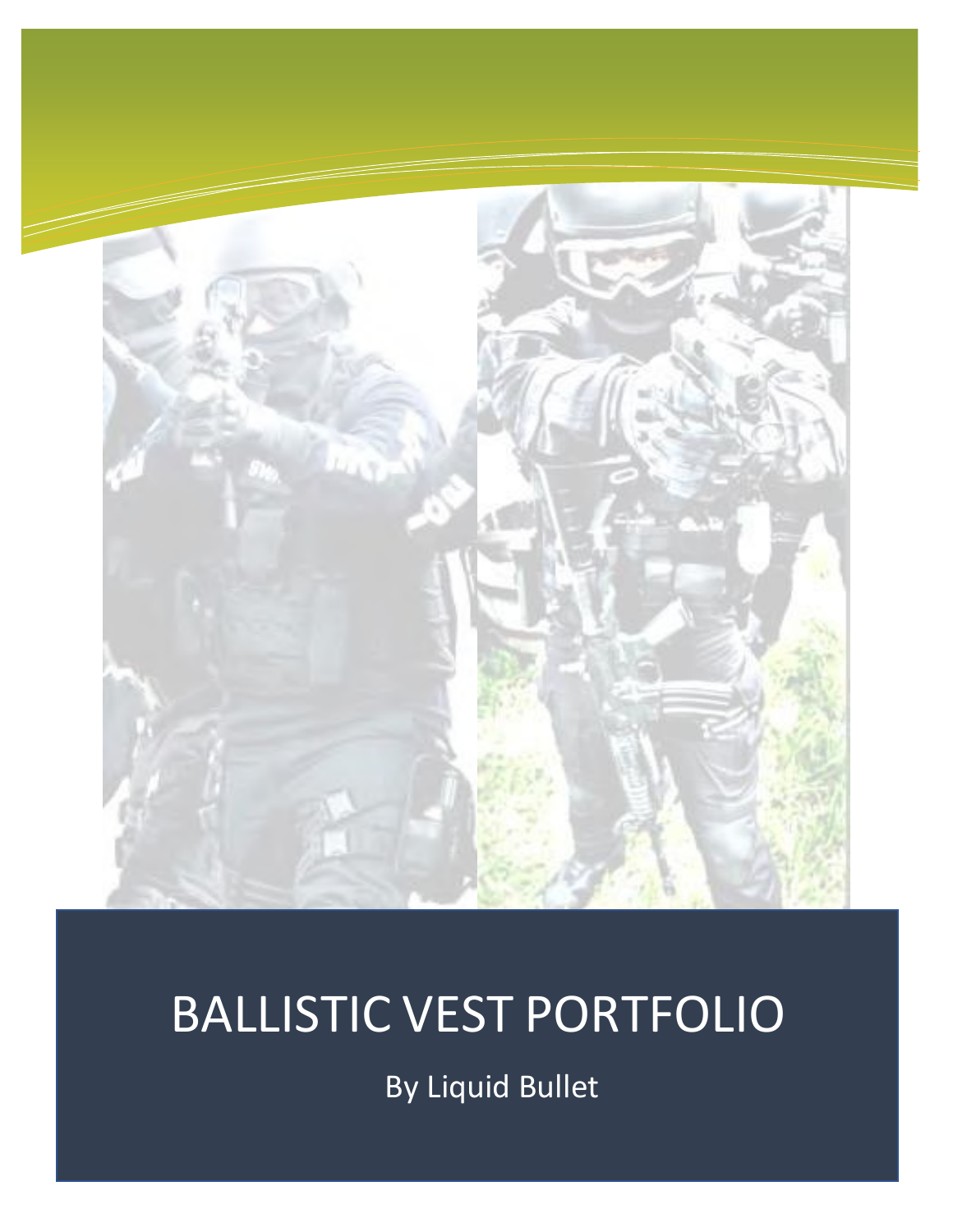### **UNDERSTANDING BALLISTICS**

A ballistic vest or bullet-resistant vest, often called a bulletproof vest, is an item of [personal armor](https://en.wikipedia.org/wiki/Personal_armor) that helps absorb the impact and reduce or stop penetration to the body from [firearm-](https://en.wikipedia.org/wiki/Firearm)fired [projectiles,](https://en.wikipedia.org/wiki/Projectile) and is worn on the [torso.](https://en.wikipedia.org/wiki/Trunk_(anatomy)) Soft vests are made of many layers of woven or laminated fibres and can protect the wearer from small calibre [handgun](https://en.wikipedia.org/wiki/Handgun) projectiles.

These vests often have a ballistic plate inserted into the vest. Metal or ceramic plates can be used with a soft vest, providing additional protection against [rifle](https://en.wikipedia.org/wiki/Rifle) rounds, and metallic components or tightly woven fibre layers can give soft armour resistance to stab and slash attacks from [knives](https://en.wikipedia.org/wiki/Knife) and similar close-quarter weapons.

Ballistic vests use layers of very strong fibers to "catch" and deform a bullet, mushrooming it into a dish shape, and spreading its force over a larger portion of the vest fiber. The vest absorbs the energy from the deforming bullet, bringing it to a stop before it can completely penetrate the textile matrix. Some layers may be penetrated but as the bullet deforms, the energy is absorbed by a larger and larger fiber area.

While a vest can prevent bullet penetration, the vest and wearer still absorb the bullet's impulse. Even without penetration, heavy bullets deal enough force to cause [blunt force](https://en.wikipedia.org/wiki/Blunt_trauma)  [trauma](https://en.wikipedia.org/wiki/Blunt_trauma) under the impact point. Vest specifications will typically include both penetration resistance requirements and limits on the amount of impact force that is delivered to the body.

On the other side, some bullets can penetrate the vest, but still deal low damage to its wearer because of speed loss or their small mass/form.

Vests designed for bullets offer less protection against blows from sharp implements, such as knives, arrows or [ice picks,](https://en.wikipedia.org/wiki/Ice_pick) or from bullets manufactured with hardened materials, e.g., those containing a steel core instead of lead. This is because the impact force of these objects stays concentrated in a relatively small area, allowing them a better likelihood of puncturing the fiber layers of most bullet-resistant fabrics used in soft armor. By contrast, [stab vests](https://en.wikipedia.org/wiki/Stab_vest) provide better protection against sharp implements, but are generally less effective against bullets. However, some soft armor can still protect against most slashing attacks.

#### Textile vests may be augmented with metal

[\(steel](https://en.wikipedia.org/wiki/Steel) or [titanium\)](https://en.wikipedia.org/wiki/Titanium), [ceramic](https://en.wikipedia.org/wiki/Ceramic#Other_applications_of_ceramics) or [polyethylene](https://en.wikipedia.org/wiki/Polyethylene#Classification) plates that provide extra protection to vital areas. These hard armor plates have proven effective against all handgun bullets and a range of rifles. These upgraded ballistic vests have become standard in military use, as soft body armor vests are ineffective against military rifle rounds. Prison guards often wear vests which are designed specifically against bladed weapons and sharp objects. These vests may incorporate coated and laminated para[-aramid](https://en.wikipedia.org/wiki/Aramid) textiles or metallic components.

#### **PLEASE NOTE YOUR OUTER COVER OFFERS NO BALLISTIC PROTECTION. THE PROTECTION IS OFFERED IN EITHER THE SOFT OR HARDARMOUR INSERTS.**



Outer Cover



Soft Aramid Armour



#### Hard Armour Plates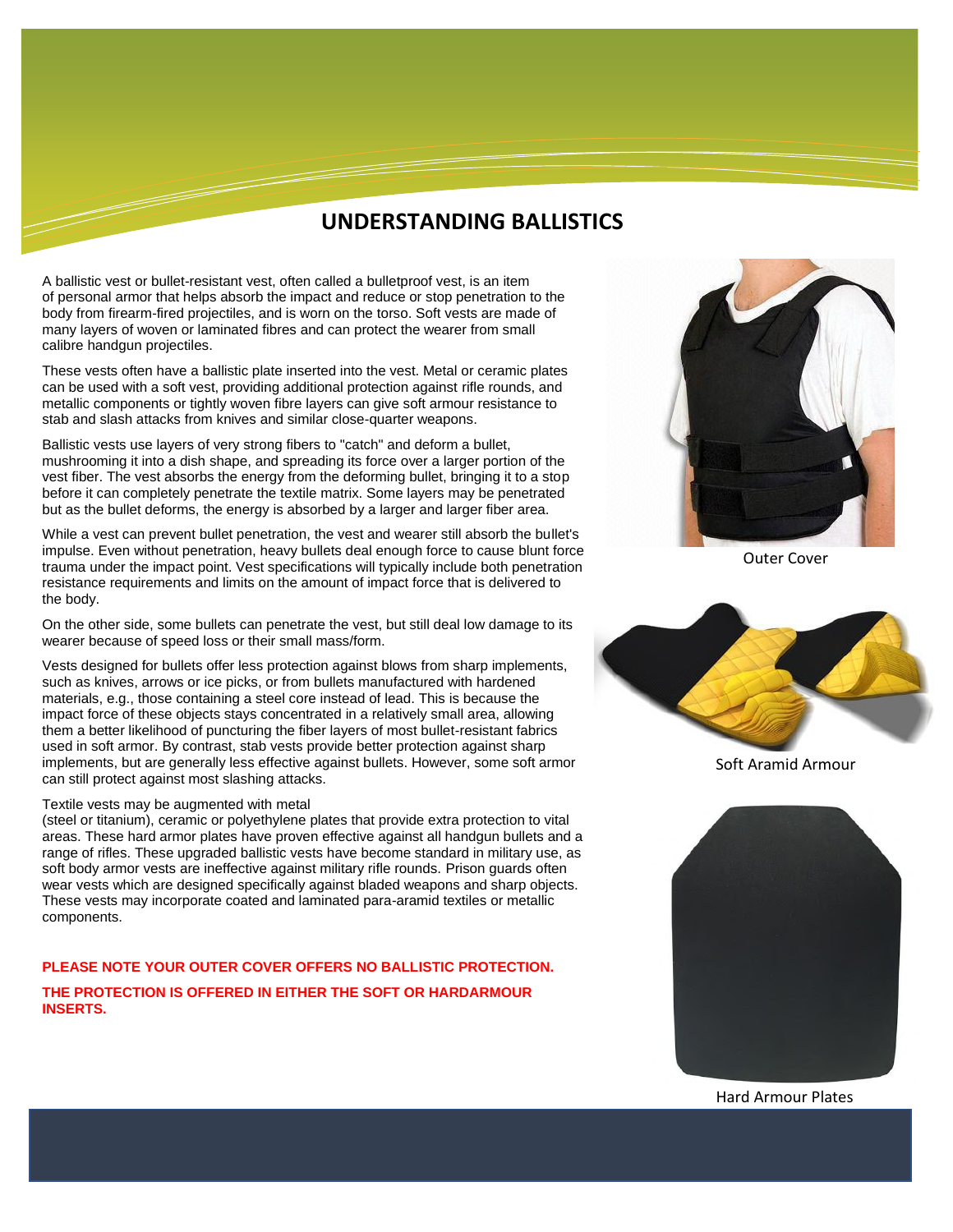#### WHAT ARE NIJ COMPLIANT ARMORS TESTED AGAINST? **IIA IIIA**  $\overline{\mathbf{u}}$ ш IV **EXISTING LEVELS OF PROTECTION** Level Tested to stop 9mm and .40 S&W Level Tested to stop .357 SIG and .44 Magnum ammunition fired from short barrel **IIIA** ammunition fired from longer barrel **IIA** handguns. No rifle ammunition handguns. No rifle ammunition protection. protection. Level Tested to stop 7.62mm FMJ lead core Level Tested to stop 9mm and .357 Magnum Ш rifle ammunition. ammunition fired from short barrel  $\mathbf{II}$ Level Tested to stop .30cal steel core armor handguns. No rifle ammunition  $\mathbf{N}$ piercing rifle ammunition. protection.

| $\mathbf{1}$        | $\overline{2}$ | 3                     | 4                        | 5                | 6                | 7               | 8                    | 9            | 10               |
|---------------------|----------------|-----------------------|--------------------------|------------------|------------------|-----------------|----------------------|--------------|------------------|
|                     |                | <b>Test Variables</b> | Performance Requirements |                  |                  |                 |                      |              |                  |
| Armour              | Test           | <b>Test Bullet</b>    | <b>Bullet</b>            | Reference        | Range<br>$(+/-)$ | <b>Hits Per</b> | Hits Per Armour Part | Shots Per    | <b>BFS Depth</b> |
| Type                | Round          |                       | Weight                   | Velocity $(+/-)$ | 0.025m)          | Armour Part     | at ODegree Angle     | Panel        | Maximum          |
|                     |                |                       | $(+/- 2%)$               | $9 \text{ m/s}$  |                  | at 30 Angle     |                      |              |                  |
|                     | $\mathbf{1}$   | 9mm FMJ RN            | 8.0 <sub>g</sub>         | 367m/s           | 5 <sub>m</sub>   | $\overline{2}$  | 4                    | 6            | 44mm or less     |
| Ш                   |                |                       | 124gr                    |                  |                  |                 |                      |              | <b>PASS</b>      |
|                     | $\overline{2}$ | 357 Mag JSP           | 10.2 <sub>g</sub>        | 436m/s           | 5 <sub>m</sub>   | $\overline{2}$  | 4                    | 6            | 44mm or Less     |
|                     |                |                       | 158gr                    |                  |                  |                 |                      |              | PASS             |
|                     | $\mathbf{1}$   | 9mm HV FMJ            | 8.0 <sub>g</sub>         | 436m/s           | 5 <sub>m</sub>   | $\overline{2}$  | 4                    | 6            | 44mm or Less     |
| <b>IIIA</b>         |                | <b>RN</b>             | 124gr                    |                  |                  |                 |                      |              | <b>PASS</b>      |
|                     | $\overline{2}$ | 44 Mag SJHP           | 15.6g                    | 436m/s           | 5 <sub>m</sub>   | $\overline{2}$  | 4                    | 6            | 44mm or Less     |
|                     |                |                       | 240gr                    |                  |                  |                 |                      |              | <b>PASS</b>      |
| <b>IIIA Special</b> | $\mathbf{1}$   | 7.62mm                | 5.5g                     | 450m/s           | 5 <sub>m</sub>   | $\overline{2}$  | 4                    | 6            | 44mm or Less     |
| Tokarev             |                | <b>Tokarev FMJ</b>    | 85gr                     |                  |                  |                 |                      |              | <b>PASS</b>      |
| <b>IIIA Special</b> | $\mathbf{1}$   | $7.62 \times 39$      | 123gr                    | 710m/s           | 10 <sub>m</sub>  | $\mathbf{1}$    | 3                    | 4            | 44mm or Less     |
| $7.62 \times 39$    |                |                       |                          |                  |                  |                 |                      |              | PASS             |
| $\mathbf{III}$      | $\mathbf{1}$   | 7.62 x 51mm           | 9.6 <sub>g</sub>         | 847m/s           | 15 <sub>m</sub>  | $\mathbf 0$     | 6                    | 6            | 44mm or Less     |
|                     |                | <b>FMJ</b>            | 148 <sub>gr</sub>        |                  |                  |                 |                      |              | <b>PASS</b>      |
| III Special SA      | $\mathbf{1}$   | 7.62 x 51 FMJ         | 143 <sub>gr</sub>        | 862m/s           | 15 <sub>m</sub>  | $\mathbf 0$     | $\mathbf{1}$         | 5            | 44mm or Less     |
| Mix                 |                |                       |                          |                  |                  |                 |                      |              | <b>PASS</b>      |
|                     | $\mathbf{1}$   | 7.62 x 39 FMJ         | 123gr                    | 710m/s           | 15 <sub>m</sub>  | $\mathbf 0$     | $\mathbf{1}$         | 5            | 44mm or Less     |
|                     |                |                       |                          |                  |                  |                 |                      |              | PASS             |
|                     | $\mathbf{1}$   | 5.56 x 45 FMJ         | 55gr                     | 955m/s           | 15m              | $\mathbf 0$     | $\mathbf{1}$         | 5            | 44mm or Less     |
|                     |                |                       |                          |                  |                  |                 |                      |              | <b>PASS</b>      |
| IV                  | $\mathbf{1}$   | 7.62 x 63 M2 AP       | 10.8 <sub>g</sub>        | 878m/s           | 15 <sub>m</sub>  | $\Omega$        | $\mathbf{1}$         | $\mathbf{1}$ | 44mm or Less     |
|                     |                |                       | 166gr                    |                  |                  |                 |                      |              | <b>PASS</b>      |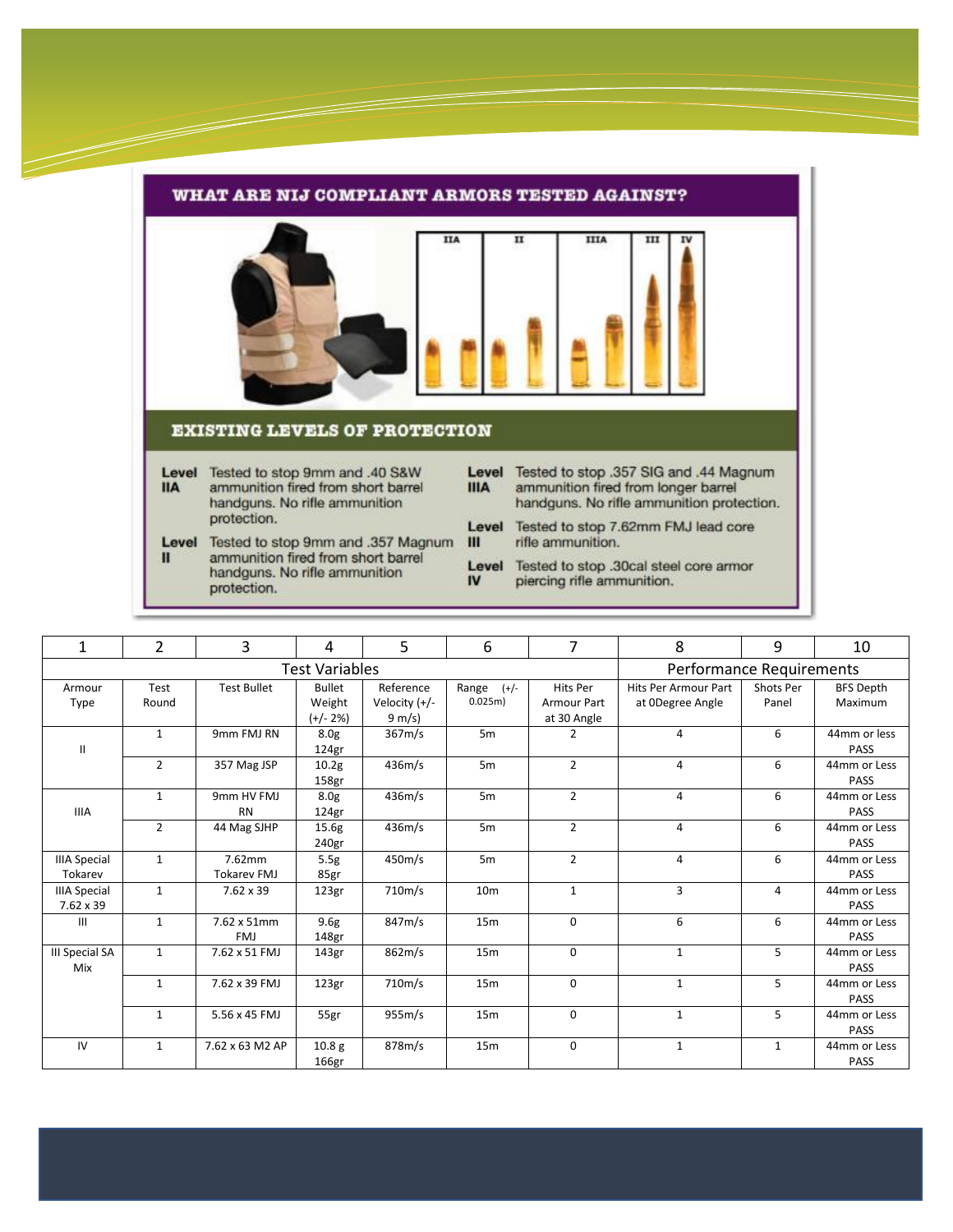

### The J101 Multi-Purpose Vest

The J101 Multi-Purpose Vest is designed to accommodate all types of front and back protection, from Soft Aramid Protection to Hard Metal Protection.

Manufactured in South Africa, Gauteng

Constructed with Heavy Duty Codura Fabric and SABS Approved Velcro Closures.

| SANS 1658:2007 Level II Aramid Protection, |
|--------------------------------------------|
|--------------------------------------------|

357 Mag JSP 436m/s & 9mm Para FMJ 367m/s

Better known as Kevlar or Twarron.

Product Code: LBBP01M200

SANS 1658:2007 Level IIIA Stand Alone Hard Armor

44 Mag SJHP 438m/s & 9mm FMJ 444 m/s 7.62 x 25 FMJ (Tokarev) 438m/s

Product Code: LBBP01M250

SANS 1658:2007 Level III SA Mix Stand Alone Hard Armor

7.62 x 51 FMJ (R1) 862 m/s 7.62 x 39 FMJ (AK47) 710 m /s 5.56 x 45 FMJ (R4, LM4) 955 m/s

Product Code: LBBP01M600

SANS 1658:2007 Level IIIA Aramid Protection,

44 Mag SJHP 436m/s & 9mm Para FMJ 436m/s

Better known as Kevlar or Twarron.

Product Code: LBBP01M200LIIA

SANS 1658:2007 Level IIIA Incl AK47 Stand Alone Hard Armor 7.62 x 39 FMJ 758m/s

And all lesser threats

Product Code: LBBP01M400

SANS 1658:2007 Level III SA MIX Ceramic in conjunction with LII Soft Armor,

> 7.62 x 51 Ball (R1) Single Shot 7.62 x 39 API (AK47) Single Shot 5.56 x 45 Ball (R4, R5) Multi Shot

Product Code: LBBP01M200LIIICER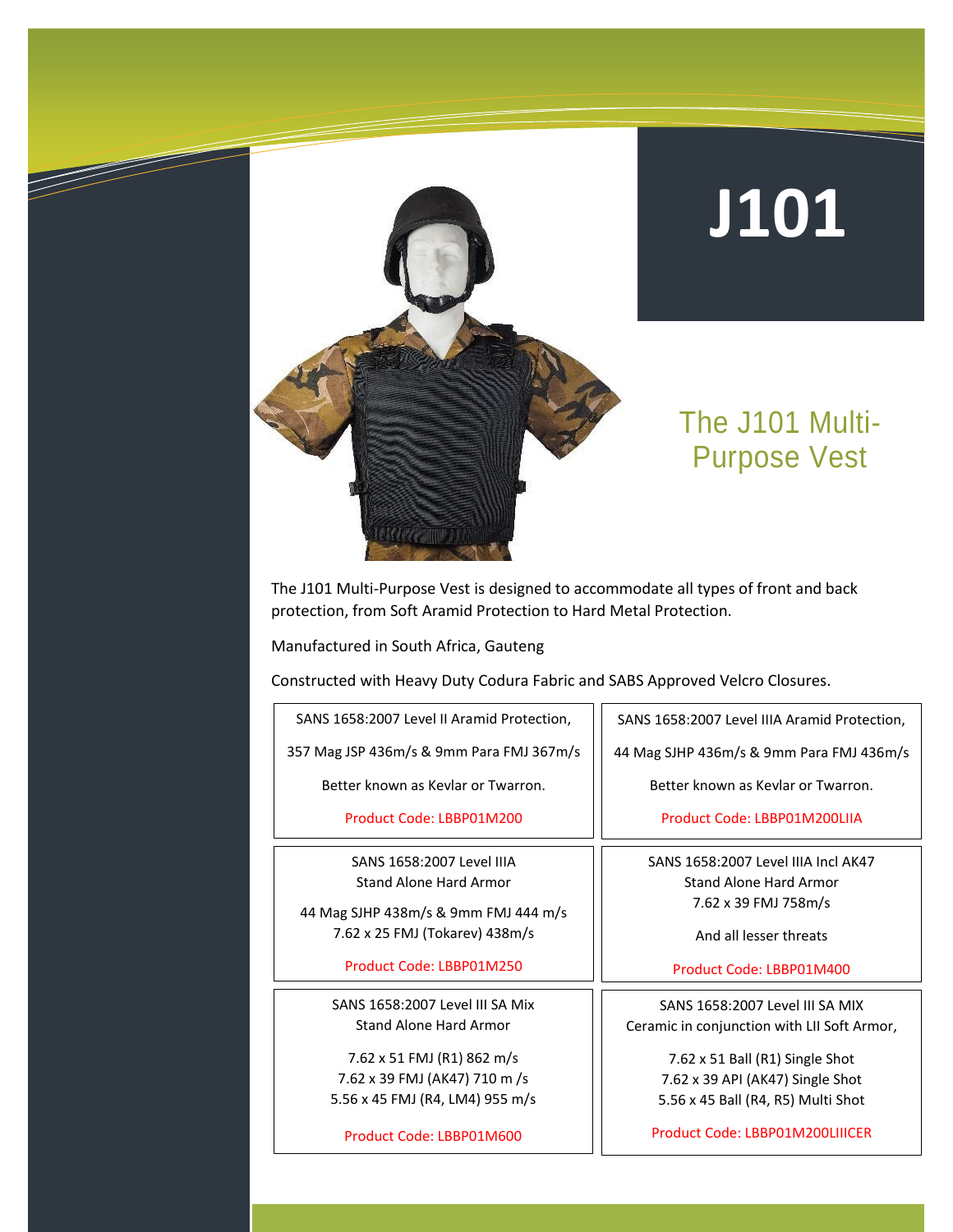

## The J102 Multi-Purpose Reaction Vest

The J102 Multi-Purpose Reaction Vest is designed to accommodate all types of front and back protection, from Soft Aramid Protection to Hard Metal Protection.

Included on Outer is Holster, Dbl Magazine Pouch, Radio Pouch and Pocket Book Pouch

Manufactured in South Africa, Gauteng

Constructed with Heavy Duty Codura Fabric and SABS Approved Velcro Closures.

SANS 1658:2007 Level II Aramid Protection,

357 Mag JSP 436m/s & 9mm Para FMJ 367m/s

Better known as Kevlar or Twarron.

Product Code: LBBP02M200

SANS 1658:2007 Level IIIA Stand Alone Hard Armor

44 Mag SJHP 438m/s & 9mm FMJ 444 m/s 7.62 x 25 FMJ (Tokarev) 438m/s

Product Code: LBBP02M250

SANS 1658:2007 Level III SA Mix Stand Alone Hard Armor

7.62 x 51 FMJ (R1) 862 m/s 7.62 x 39 FMJ (AK47) 710 m /s 5.56 x 45 FMJ (R4, LM4) 955 m/s

Product Code: LBBP02M600

SANS 1658:2007 Level IIIA Aramid Protection,

44 Mag SJHP 436m/s & 9mm Para FMJ 436m/s

Better known as Kevlar or Twarron.

Product Code: LBBP02M200LIIA

SANS 1658:2007 Level IIIA Incl AK47 Stand Alone Hard Armor

7.62 x 39 FMJ 758m/s

#### Product Code: LBBP02M400

SANS 1658:2007 Level III SA MIX Ceramic in conjunction with LII Soft Armor,

> 7.62 x 51 Ball (R1) Single Shot 7.62 x 39 API (AK47) Single Shot 5.56 x 45 Ball (R4,R5) Multi Shot

Product Code: LBBP02M200LIIICER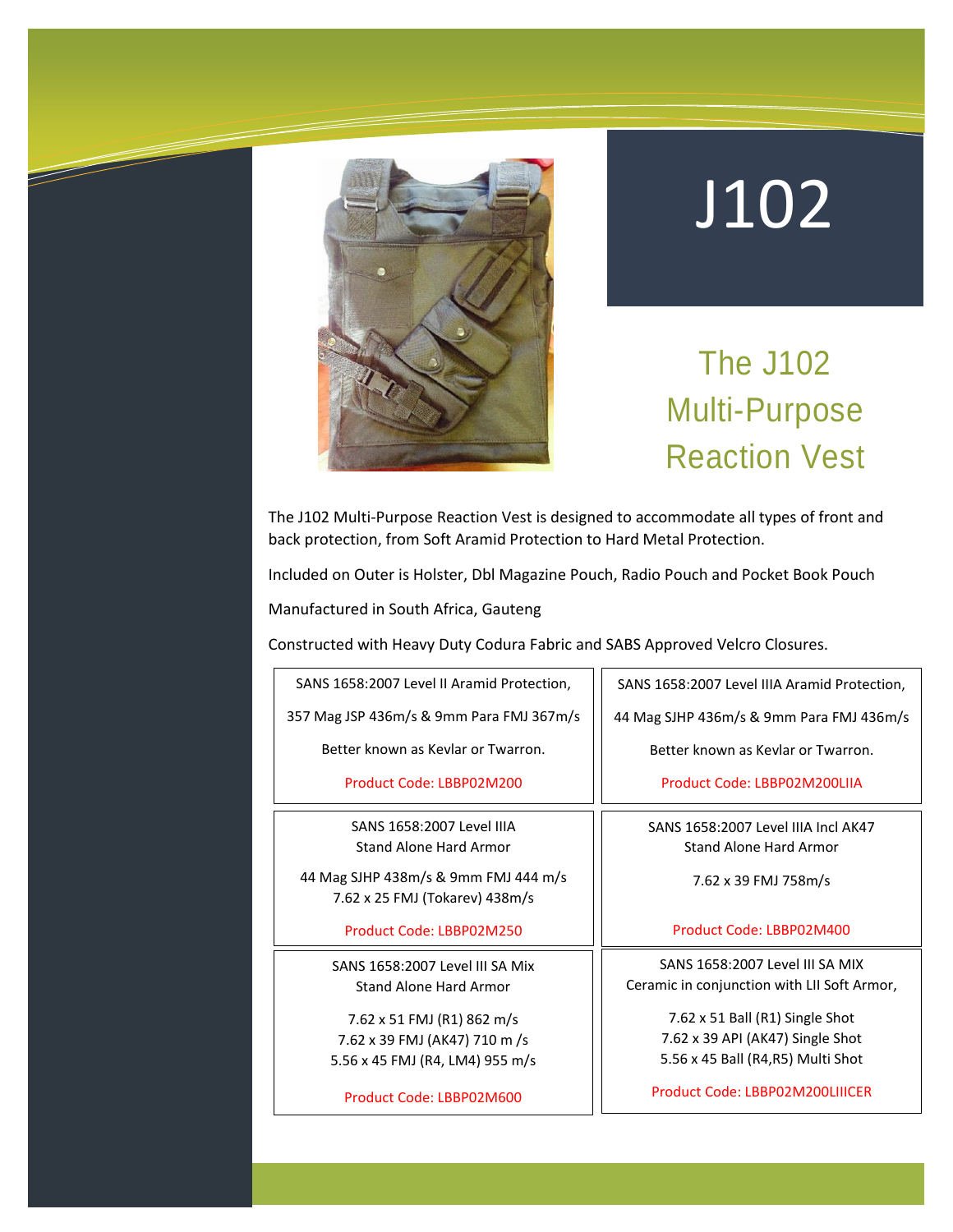The J103 Wrap Around Reaction Vest



The J103 Wrap around Reaction Vest is designed to accommodate Wrap around Soft Aramid Protection and Hard Metal Protection.

Included on Outer is Holster, Single Magazine Pouch, Radio Pouch and Pocket Book Pouch, Id Card Pocket and Velcro Logo Patch

ת ה

Manufactured in South Africa, Gauteng

Constructed with Heavy Duty Codura Fabric and SABS Approved Velcro Closures.

| SANS 1658:2007 Level II Aramid Protection,                             | SANS 1658:2007 Level IIIA Aramid Protection, |  |  |  |
|------------------------------------------------------------------------|----------------------------------------------|--|--|--|
| 357 Mag JSP 436m/s & 9mm Para FMJ 367m/s                               | 44 Mag SJHP 436m/s & 9mm Para FMJ 436m/s     |  |  |  |
| Better known as Keylar or Twarron.                                     | Better known as Keylar or Twarron.           |  |  |  |
| Product Code: J103/M200                                                | Product Code: J103/M200LIIA                  |  |  |  |
| SANS 1658:2007 Level IIIA                                              | SANS 1658:2007 Level IIIA Incl AK47          |  |  |  |
| <b>Stand Alone Hard Armor</b>                                          | Stand Alone Hard Armor                       |  |  |  |
| 44 Mag SJHP 438m/s & 9mm FMJ 444 m/s<br>7.62 x 25 FMJ (Tokarev) 438m/s | 7.62 x 39 FMJ 758m/s                         |  |  |  |
| Product Code: J103/M250                                                | Product Code: J103/M400                      |  |  |  |
| SANS 1658:2007 Level III SA Mix                                        | SANS 1658:2007 Level III SA MIX              |  |  |  |
| Stand Alone Hard Armor                                                 | Ceramic in conjunction with LII Soft Armor,  |  |  |  |
| 7.62 x 51 FMJ (R1) 862 m/s                                             | 7.62 x 51 Ball (R1) Single Shot              |  |  |  |
| 7.62 x 39 FMJ (AK47) 710 m /s                                          | 7.62 x 39 API (AK47) Single Shot             |  |  |  |
| 5.56 x 45 FMJ (R4, LM4) 955 m/s                                        | 5.56 x 45 Ball (R4, R5) Multi Shot           |  |  |  |
| Product Code: J103/M600                                                | Product Code: J103/M200LIIICER               |  |  |  |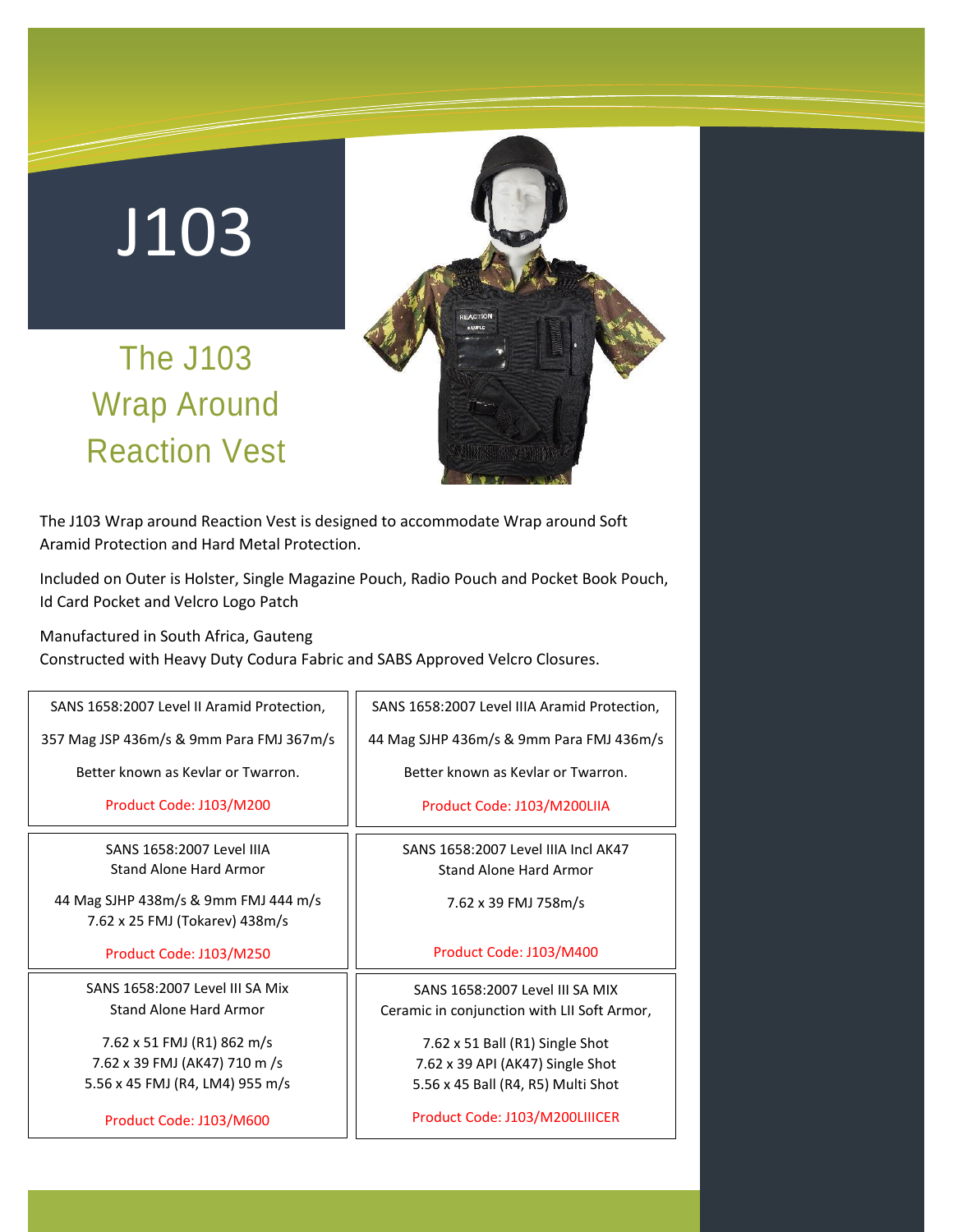

 $\overline{\mathscr{S}}$ 

## J104

## The J104 CIA OPS Vest

The J104 CIA Ops Vest is designed to accommodate Level II Wrap around Armor and Hard Metal Armor

Included on Outer is Holster, Dbl Magazine Pouch, Radio Pouch and Pocket Book Pouch, Torch Pouch.

Manufactured in South Africa, Gauteng

Constructed with Heavy Duty Codura Fabric and SABS Approved Velcro Closures.

| SANS 1658:2007 Level II Aramid Protection,                             | SANS 1658:2007 Level IIIA Aramid Protection, |  |  |  |
|------------------------------------------------------------------------|----------------------------------------------|--|--|--|
| 357 Mag JSP 436m/s & 9mm Para FMJ 367m/s                               | 44 Mag SJHP 436m/s & 9mm Para FMJ 436m/s     |  |  |  |
| Better known as Keylar or Twarron.                                     | Better known as Keylar or Twarron.           |  |  |  |
| Product Code: LBBP06M200                                               | Product Code: LBBP06M200LIIA                 |  |  |  |
| SANS 1658:2007 Level IIIA                                              | SANS 1658:2007 Level IIIA Incl AK47          |  |  |  |
| Stand Alone Hard Armor                                                 | Stand Alone Hard Armor                       |  |  |  |
| 44 Mag SJHP 438m/s & 9mm FMJ 444 m/s<br>7.62 x 25 FMJ (Tokarev) 438m/s | 7.62 x 39 FMJ 758m/s                         |  |  |  |
| Product Code: LBBP06M250                                               | Product Code: LBBP06M400                     |  |  |  |
| SANS 1658:2007 Level III SA Mix                                        | SANS 1658:2007 Level III SA MIX              |  |  |  |
| Stand Alone Hard Armor                                                 | Ceramic in conjunction with LII Soft Armor,  |  |  |  |
| 7.62 x 51 FMJ (R1) 862 m/s                                             | 7.62 x 51 Ball (R1) Single Shot              |  |  |  |
| 7.62 x 39 FMJ (AK47) 710 m /s                                          | 7.62 x 39 API (AK47) Single Shot             |  |  |  |
| 5.56 x 45 FMJ (R4, LM4) 955 m/s                                        | 5.56 x 45 Ball (R4, R5) Multi Shot           |  |  |  |
| Product Code: LBBP06M600                                               | Product Code: LBBP06M200LIIICER              |  |  |  |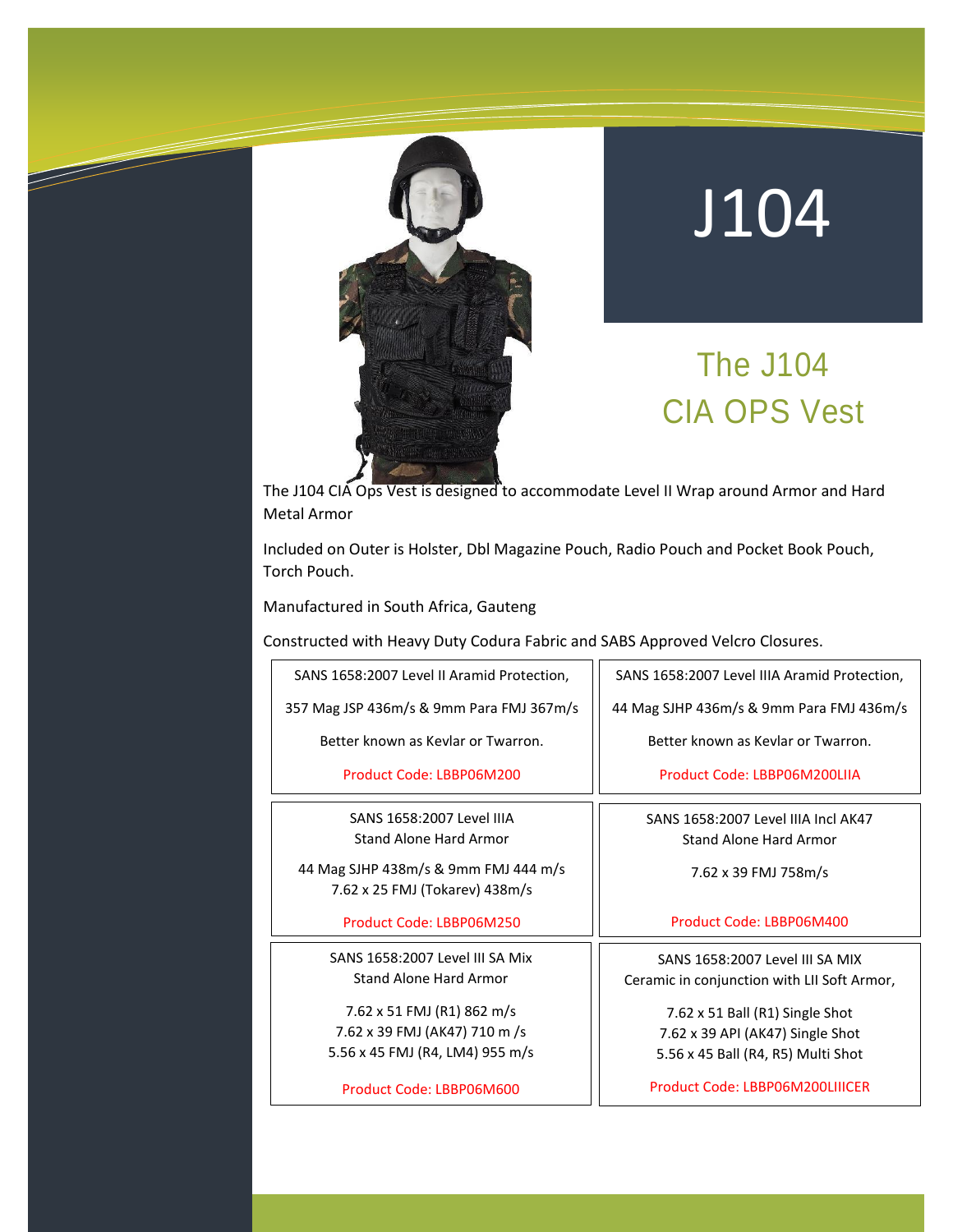

### The J105 CIT Vest

The J105 Cash in Transit Vest is designed to accommodate Full Wrap Soft Aramid Protection

And Ballistic Plates.

Manufactured in South Africa, Gauteng

Constructed with Heavy Duty Codura Fabric and SABS Approved Velcro Closures.

SANS 1658:2007 Level II Aramid Protection,

357 Mag JSP 436m/s & 9mm Para FMJ 367m/s

Better known as Kevlar or Twarron.

Product Code: J105/M200

SANS 1658:2007 Level IIIA Stand Alone Hard Armor

44 Mag SJHP 438m/s & 9mm FMJ 444 m/s 7.62 x 25 FMJ (Tokarev) 438m/s

Product Code: J105/M250

SANS 1658:2007 Level III SA Mix Stand Alone Hard Armor

7.62 x 51 FMJ (R1) 862 m/s 7.62 x 39 FMJ (AK47) 710 m /s 5.56 x 45 FMJ (R4, LM4) 955 m/s

Product Code: J105/M600

SANS 1658:2007 Level IIIA Aramid Protection,

44 Mag SJHP 436m/s & 9mm Para FMJ 436m/s

Better known as Kevlar or Twarron.

Product Code: J105/M200LIIA

SANS 1658:2007 Level IIIA Incl AK47 Stand Alone Hard Armor

7.62 x 39 FMJ 758m/s

Product Code: J105/M400

SANS 1658:2007 Level III SA MIX Ceramic in conjunction with LII Soft Armor,

> 7.62 x 51 Ball (R1) Single Shot 7.62 x 39 API (AK47) Single Shot 5.56 x 45 Ball (R4, R5) Multi Shot

> Product Code: J105/M200LIIICER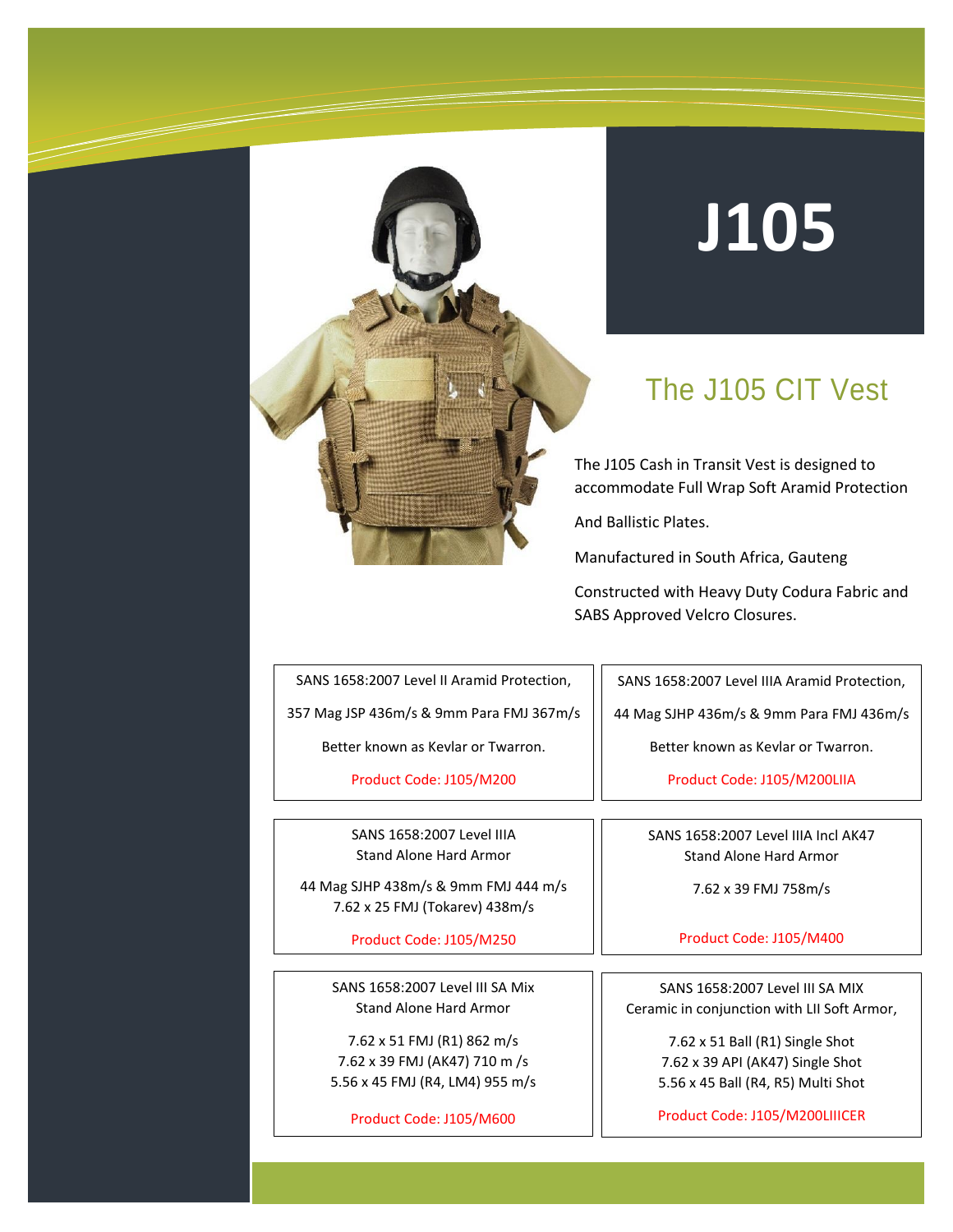### The J106 Modular Wrap Vest

The J106 Modular Vest is designed to accommodate Full Wrap Soft Aramid Protection

And Ballistic Plates.

Manufactured in South Africa, Gauteng

Constructed with Heavy Duty Codura Fabric and SABS Approved Velcro Closures.



357 Mag JSP 436m/s & 9mm Para FMJ 367m/s

Better known as Kevlar or Twarron.

#### Product Code: J106/M200

SANS 1658:2007 Level IIIA Stand Alone Hard Armor

44 Mag SJHP 438m/s & 9mm FMJ 444 m/s 7.62 x 25 FMJ (Tokarev) 438m/s

Product Code: J106/M250

SANS 1658:2007 Level III SA Mix Stand Alone Hard Armor

7.62 x 51 FMJ (R1) 862 m/s 7.62 x 39 FMJ (AK47) 710 m /s 5.56 x 45 FMJ (R4, LM4) 955 m/s

Product Code: J106/M600

SANS 1658:2007 Level IIIA Aramid Protection, 44 Mag SJHP 436m/s & 9mm Para FMJ 436m/s

Better known as Kevlar or Twarron.

Product Code: J106/M200LIIA

SANS 1658:2007 Level IIIA Incl AK47 Stand Alone Hard Armor

7.62 x 39 FMJ 758m/s

Product Code: J106/M400

SANS 1658:2007 Level III SA MIX Ceramic in conjunction with LII Soft Armor,

> 7.62 x 51 Ball (R1) Single Shot 7.62 x 39 API (AK47) Single Shot 5.56 x 45 Ball (R4, R5) Multi Shot

> Product Code: J106/M200LIIICER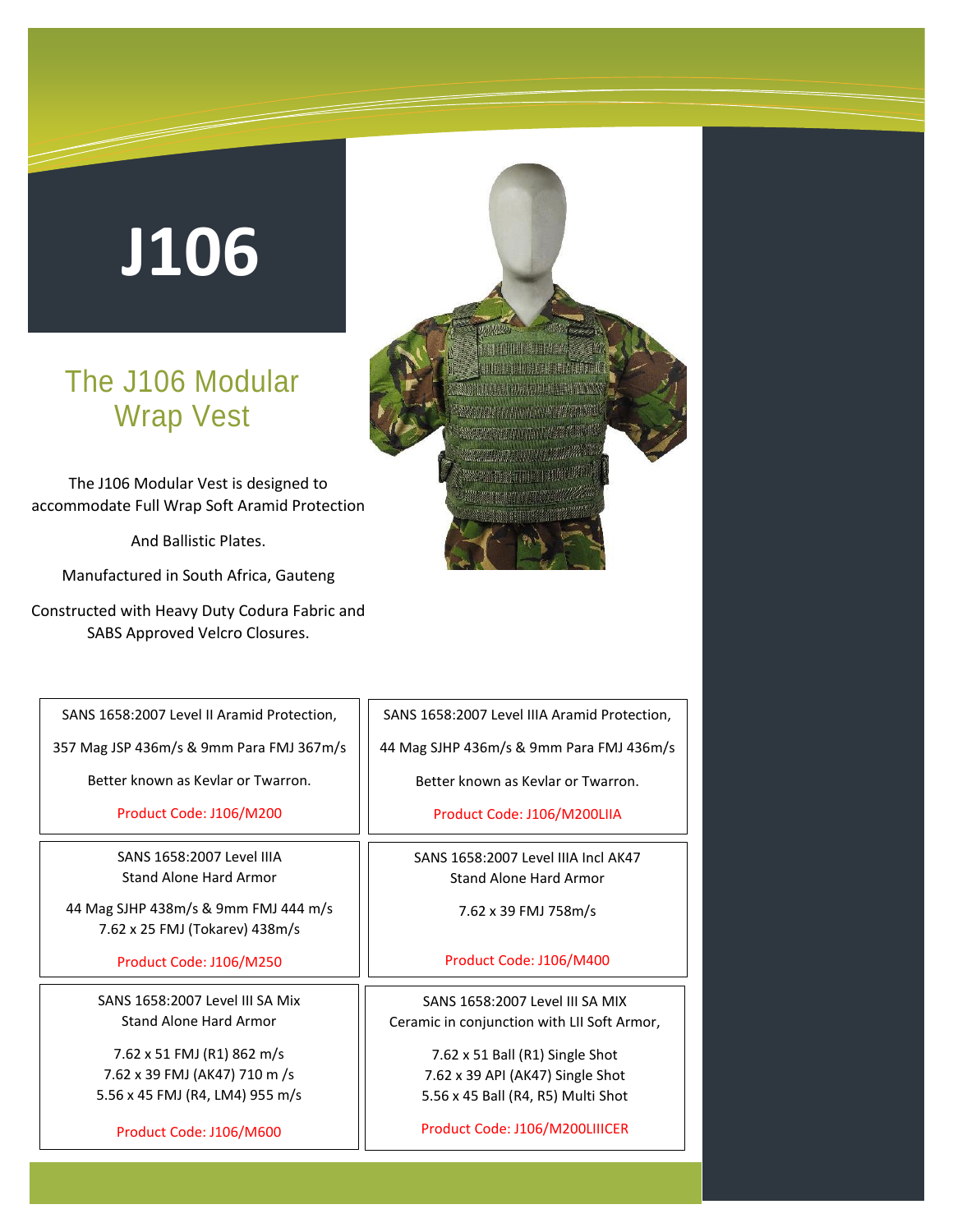

### The J107 VIP WAISTCOAT Vest

The J107 CIP Waistcoat is designed to accommodate Full Wrap Soft Aramid Protection for VIP Guarding. Manufactured in South Africa, Gauteng Constructed with 80/20 Poly cotton Fabric and SABS Approved Velcro Closures.

SANS 1658:2007 Level II Aramid Protection, 357 Mag JSP 436m/s & 9mm Para FMJ 367m/s Better known as Kevlar or Twarron.

Product Code: J107/LII

SANS 1658:2007 Level IIIA Aramid Protection, 44 Mag SJHP 436m/s & 9mm Para FMJ 436m/s Better known as Kevlar or Twarron.

Product Code: J107/LIIIA

## **J107**

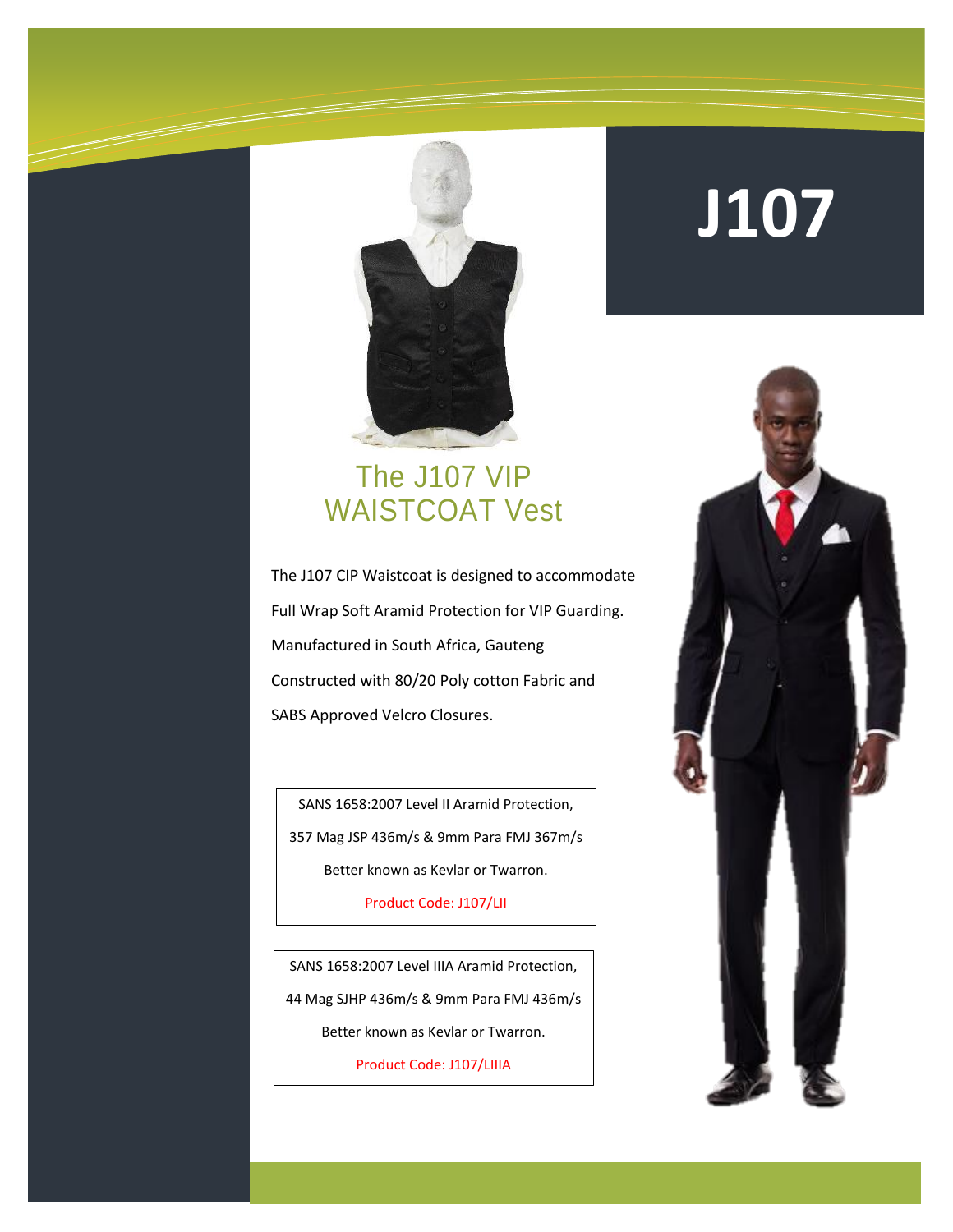### The J108 Covert Vest (Undercover)



The J108 Covert Vest is designed to accommodate front and back or Full Wrap Soft Aramid Protection

Manufactured in South Africa, Gauteng

Constructed with Heavy Duty Codura Fabric and SABS Approved Velcro Closures.

SANS 1658:2007 Level II Aramid Protection, 357 Mag JSP 436m/s & 9mm Para FMJ 367m/s

Better known as Kevlar or Twarron.

Product Code: J108/LII

SANS 1658:2007 Level IIIA Aramid Protection, 44 Mag SJHP 436m/s & 9mm Para FMJ 436m/s Better known as Kevlar or Twarron. Product Code: J108/LIIIA

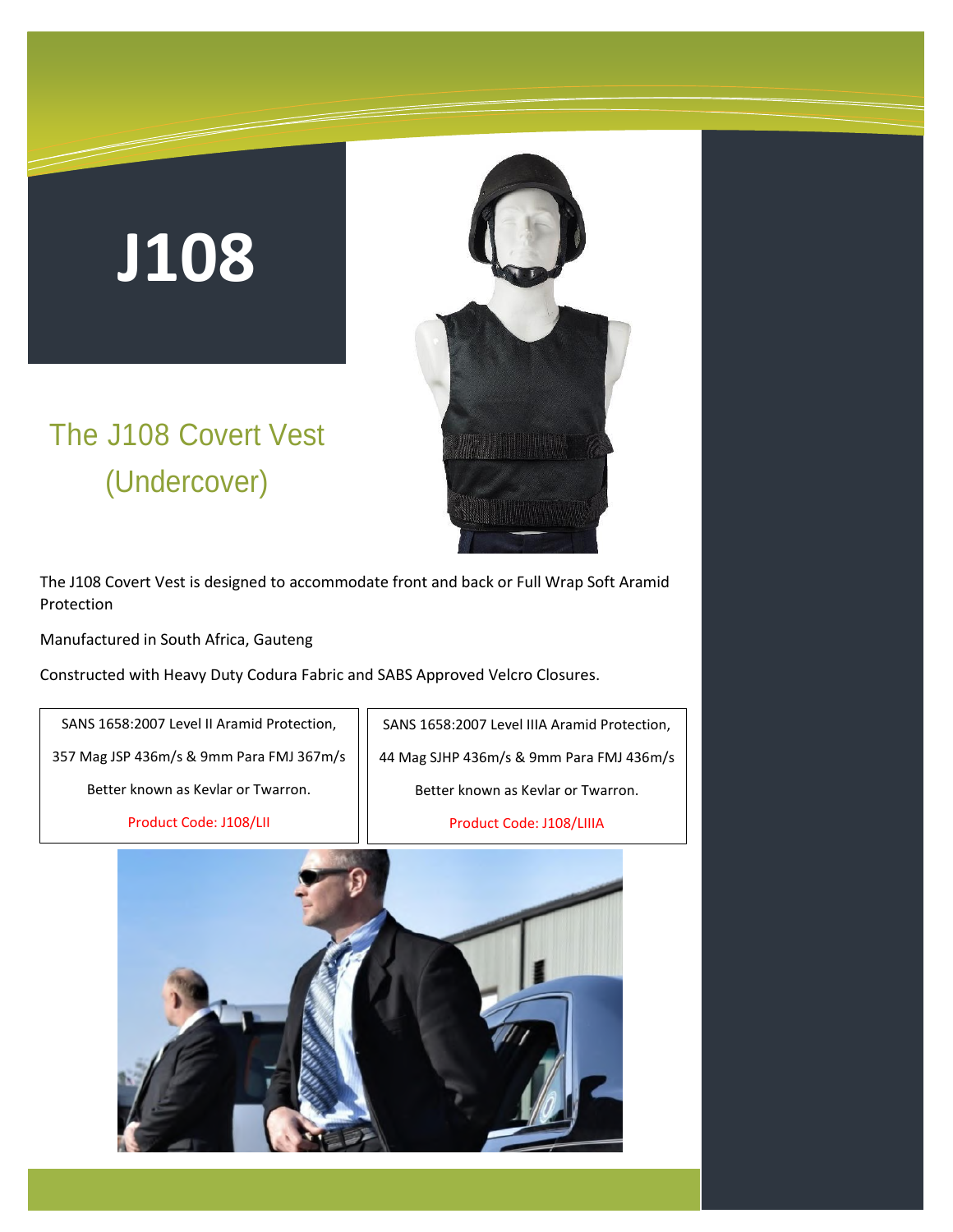# **PLC01**

## The PLC01 Economy Plate **Carrier**

The PLC01 Modular Plate Carrier is designed to

Accommodate the SAMAT Metal Plates

Manufactured in South Africa, Gauteng

Constructed with Heavy Duty Codura Fabric and Modular Design for pouch attachments.

SANS 1658:2007 Level IIIA Stand Alone Hard Armor

44 Mag SJHP 438m/s & 9mm FMJ 444 m/s 7.62 x 25 FMJ (Tokarev) 438m/s

Product Code: PLC01/M250

SANS 1658:2007 Level IIIA Incl AK47 Stand Alone Hard Armor

7.62 x 39 FMJ 758m/s

Product Code: PLC01/M400

SANS 1658:2007 Level III SA Mix Stand Alone Hard Armor

7.62 x 51 FMJ (R1) 862 m/s 7.62 x 39 FMJ (AK47) 710 m /s 5.56 x 45 FMJ (R4, LM4) 955 m/s

Product Code: PLC01/M600



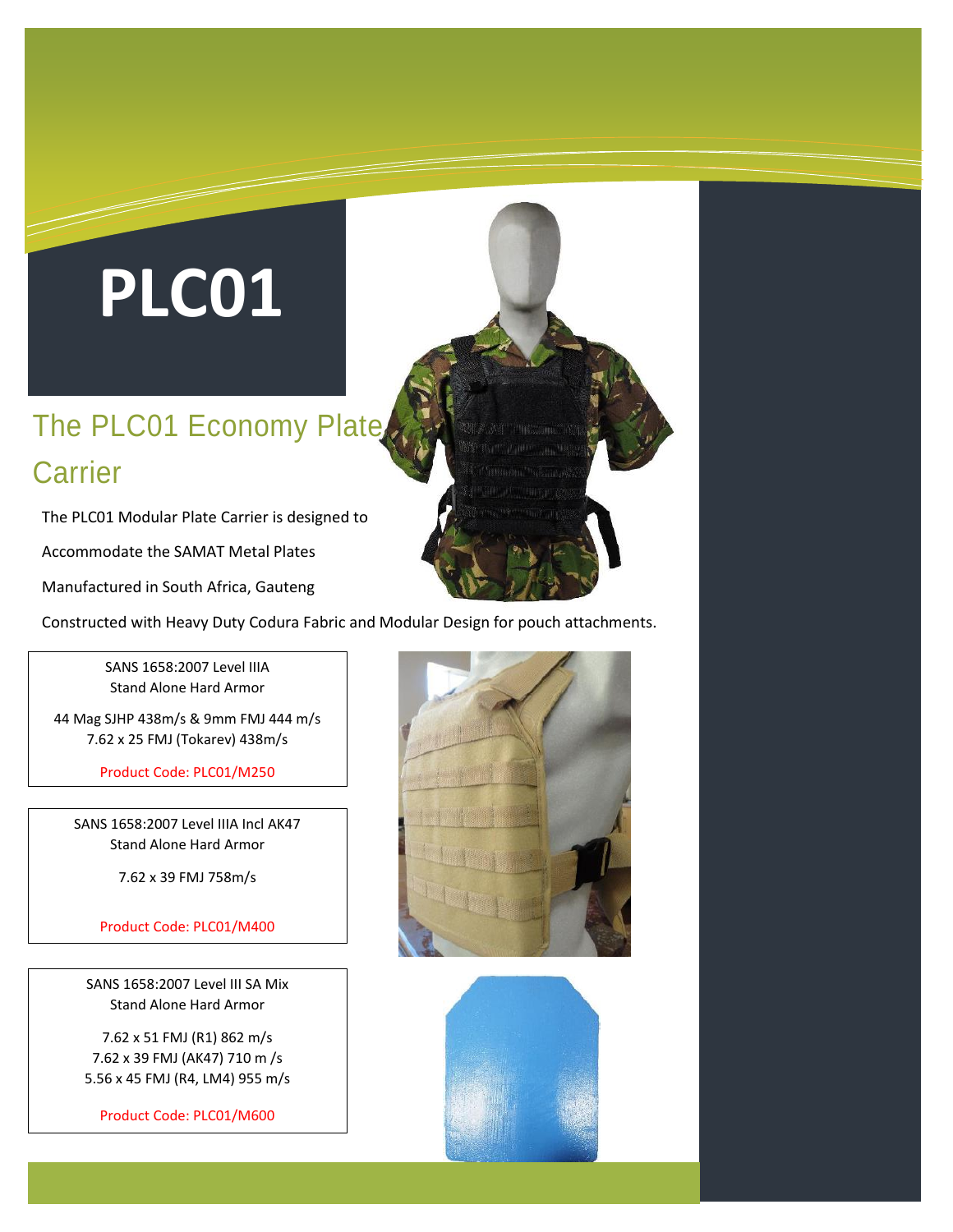## **PLC02**

### The PLC01 ASURE Plate Carrier

The Asure Plate Carrier is designed to

Accommodate the SAMAT Metal Plates

Multi Adjustments for Comfort Fit and

Manufactured in South Africa, Gauteng

Constructed with Heavy Duty Codura Fabric and Modular Design for pouch attachments.

> SANS 1658:2007 Level IIIA Stand Alone Hard Armor

44 Mag SJHP 438m/s & 9mm FMJ 444 m/s 7.62 x 25 FMJ (Tokarev) 438m/s

Product Code: PLC01/M250

SANS 1658:2007 Level IIIA Incl AK47 Stand Alone Hard Armor

7.62 x 39 FMJ 758m/s

Product Code: PLC01/M400

SANS 1658:2007 Level III SA Mix Stand Alone Hard Armor

7.62 x 51 FMJ (R1) 862 m/s 7.62 x 39 FMJ (AK47) 710 m /s 5.56 x 45 FMJ (R4, LM4) 955 m/s

Product Code: PLC01/M600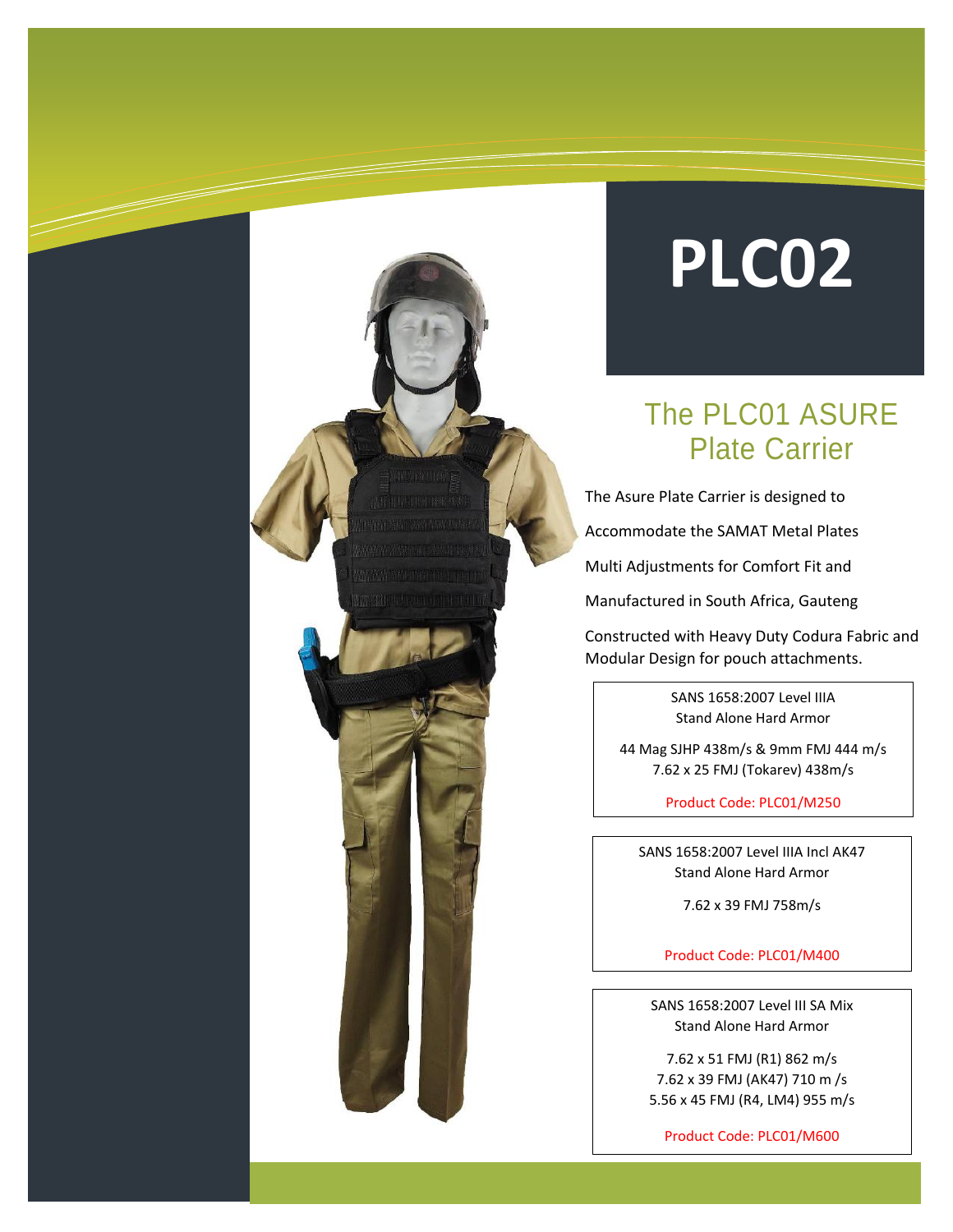# **HUN01**

## The Hun01 is Our Local Tactical Battle Jacket

Designed to be worn over your Ballitic Protection Vest.

Comes with Tactical Belt, Holster, DBL Mag Pouches, Handcuff Pouch and 3 LM Mag Pouches Constructed with Heavy Duty Codura Fabric and Nylon Mesh.

SANS 1658:2007 Level II Aramid Protection, 357 Mag JSP 436m/s & 9mm Para FMJ 367m/s Better known as Kevlar or Twarron. Product Code: J108/LII

Upgrade available to Level II or IIIA Aramid Front and Back Protection Only

NOT SUITABLE FOR HARD ARMOUR PLATES